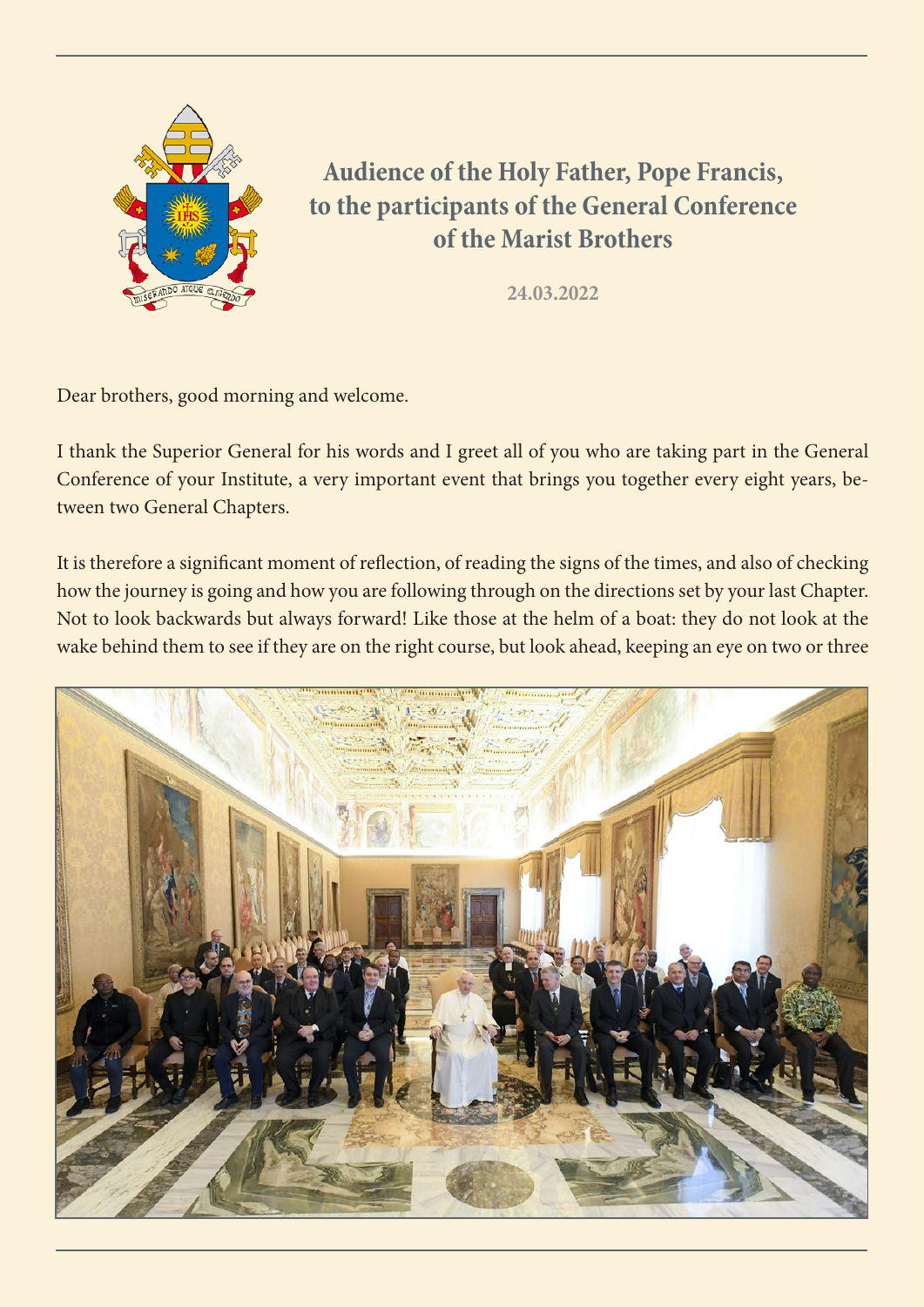points of reference to orient themselves. I imagine that you too have checked your course using a few fixed points. The first such fixed point is the Word of God. We are in Lent, and Mother Church calls us to return things to their right order: God and God's Word come first. This is easy to say, but hard to do! Especially when the Word asks us to "look further ahead", to "look beyond", as the title of your Conference says. Beyond what? Beyond a worldly mentality, beyond short-term interests, beyond a partial perspective, in order to take in the horizon of universal brotherhood. Always beyond…

It seems to me that this is precisely the perspective you have chosen for your work over these days, for the sake of giving the best possible service to your family - that of the Marist Brothers - which is multicultural and multi-ethnic, and which therefore is asking you to cross boundaries, not so much geographical, but in terms of mentality. This does not mean detaching yourselves from your roots, absolutely not! There is no contradiction between fidelity to one's roots and universal openness, it is continuity, it is normal growth. On the contrary, according to the example of Christ the Lord, it is precisely by remaining faithful till the end to the commitment of love we have with the people entrusted to us that our service becomes fruitful for all, through the power of God's grace. It is for this fruitfulness that we look ahead with a strong sense of purpose.

For Marist Brothers, this means remaining faithful to the service of educating and evangelizing young people, according to the charism of Saint Marcellin Champagnat. He knew how to "look beyond", and to teach young people to "look beyond", to open themselves to God, to the horizons of Gospel love.

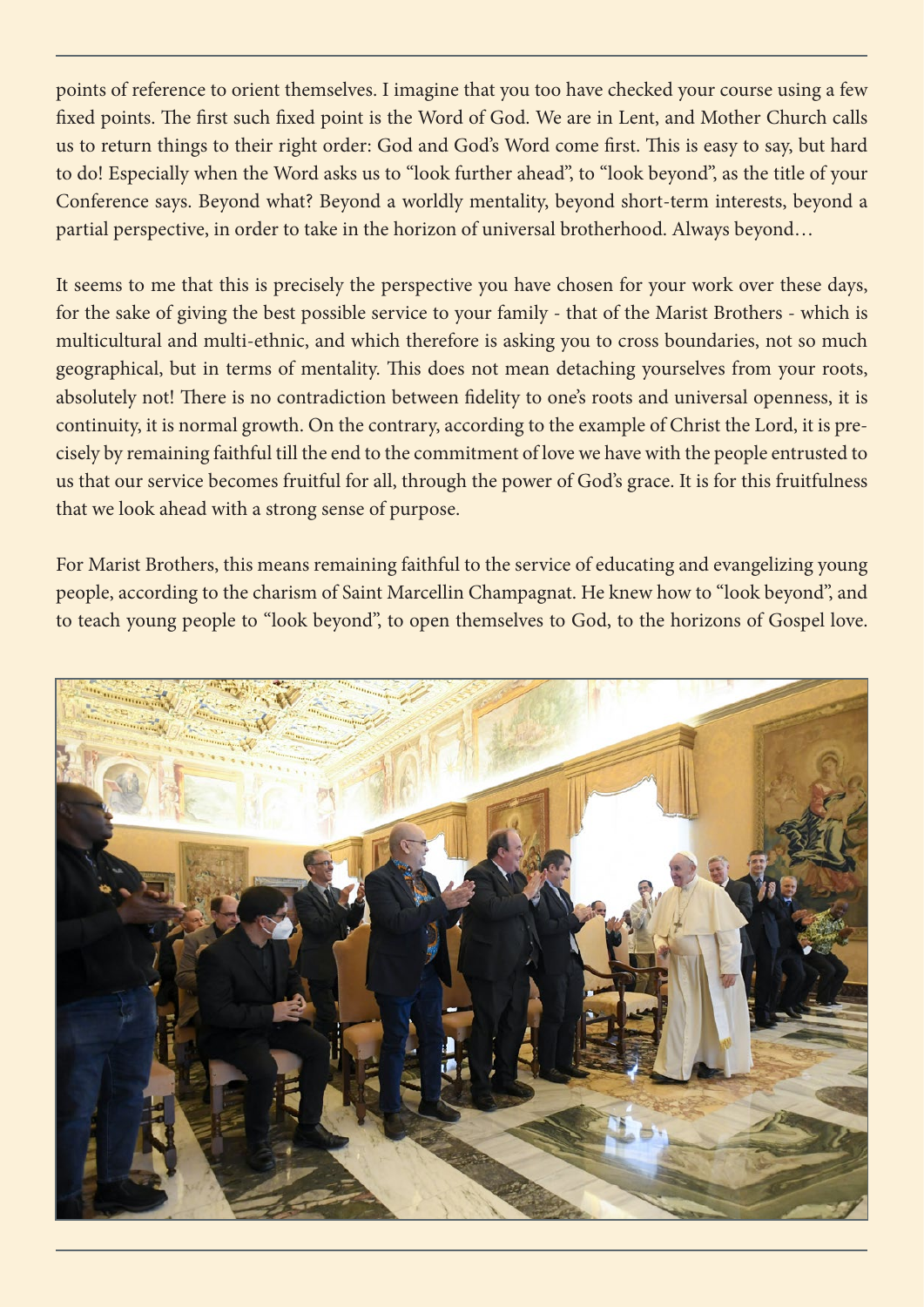He was guided by the example of the Virgin Mary, our "Good Mother", as he used to say: Mary was an insignificant woman from a remote village, but her heart looked beyond; she looked forward to the Kingdom of God, she was open. And this shines through in the Magnificat, where God's plan of salvation resounds through the voice of this humble servant. What could be more beautiful and more effective than the *Magnificat* for educating a girl or boy to be open to God and God's plan of love? The *Magnificat* contains a vision of life and history; it is a school of faith and prayer, which frees people from being closed in on themselves and from any spiritualising. It shows the joy of believing, hoping and loving inspired by the Gospel of Christ.

All this, dear brothers, is your birthright, it is the essence of your roots and your heritage. It demands that you always combine it with a consciousness of the changing reality of the world and of the characteristics of today's generation. For example, young people are showing sensitivity and an interest in ecology. Here there is a great field for education, because unfortunately a worldly mentality - allow me the pun - also pollutes ecology, cheapens it, makes it ideological and superficial. Instead, God's horizon is that of an integral ecology, which always holds the environmental and social dimensions together, the cry of the Earth and the cry of the poor. Children and young people are ready to become stewards of creation, but they need to learn that this is not just some slogan, it is not just about criticism. Rather, it is a way of life; it requires patience, strength of character, temperance, and justice. In short, no-one is born a steward of creation, but becomes one through formation in such values.

This is also your birthright. And the example I have just given regarding ecology can be applied to other